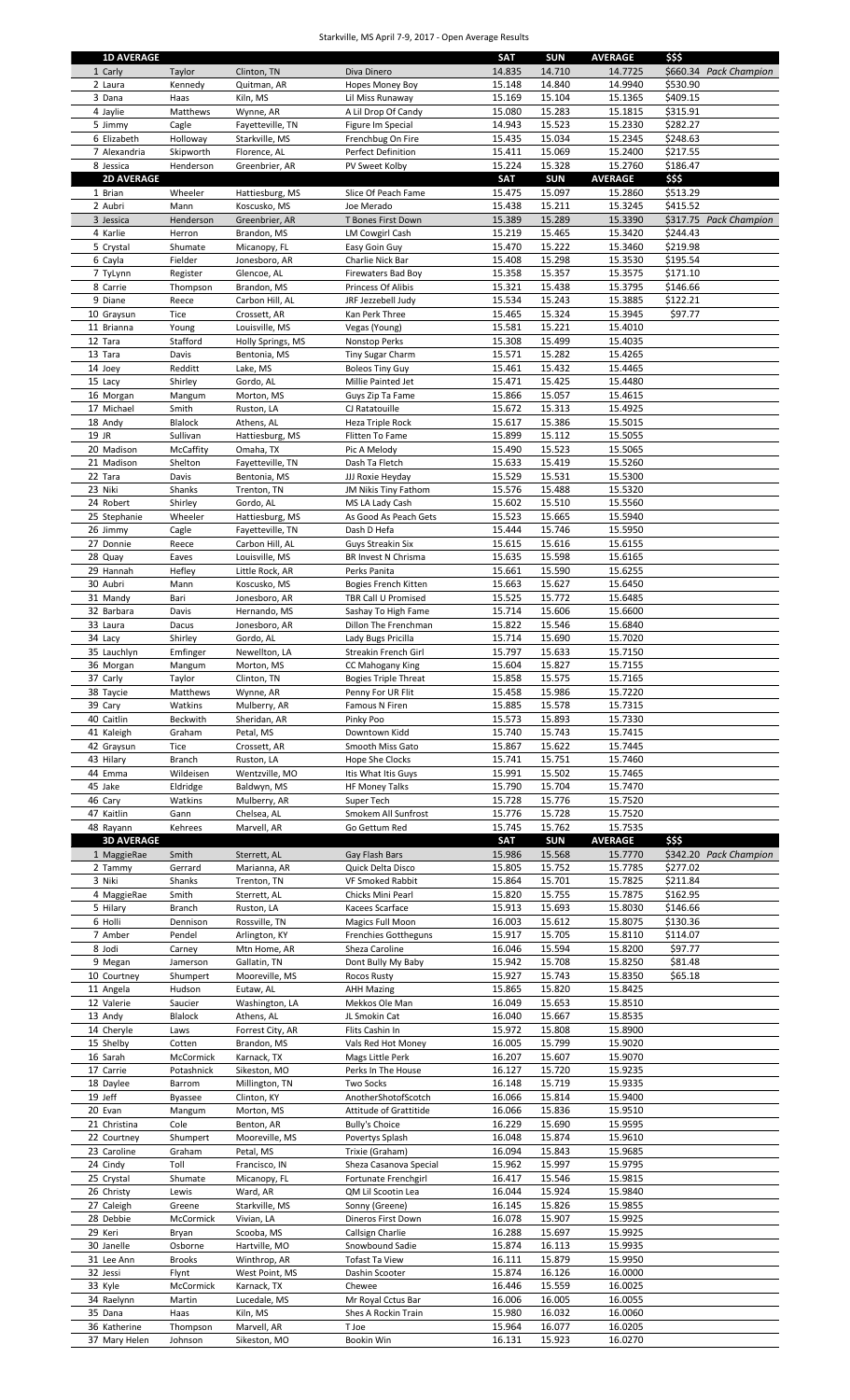## Starkville, MS April 7-9, 2017 - Open Average Results

|                       | Woeste         |                   |                            | 16.067     | 15.991           | 16.0290        |                        |
|-----------------------|----------------|-------------------|----------------------------|------------|------------------|----------------|------------------------|
| 38 Brooke             |                | Starkville, MS    | Crews N to Win             |            |                  |                |                        |
| 39 Alexandria         | Skipworth      | Florence, AL      | Oklahoma Jose              | 16.250     | 15.808           | 16.0290        |                        |
| 40 Addison            | Shofner        | Muldrow, OK       | Sugar Cubed                | 16.037     | 16.041           | 16.0390        |                        |
| 41 Hannah             | Smith          | Springville, AL   | Champagne Rosie            | 16.245     | 15.846           | 16.0455        |                        |
|                       |                |                   |                            |            |                  |                |                        |
| 42 Pam                | Short          | Falkner, MS       | <b>NC French Franny</b>    | 16.278     | 15.832           | 16.0550        |                        |
| 43 Hillary            | Mahalitc       | Vicksburg, MS     | On The Wings Of Flit       | 16.191     | 15.929           | 16.0600        |                        |
| 44 Abbe               | Williams       | West Point, MS    | Jules Bubblin Babe         | 15.957     | 16.211           | 16.0840        |                        |
| 45 Kaitlen            | Powell         | Newellton, LA     | <b>Tensas Toddy</b>        | 15.953     | 16.216           | 16.0845        |                        |
|                       |                |                   |                            |            |                  |                |                        |
| 46 Morgan             | Mangum         | Morton, MS        | Alabama Bully Bug          | 16.159     | 16.036           | 16.0975        |                        |
| 47 Fonda              | Jenkins        | Starkville, MS    | Zanes Zaphire              | 16.018     | 16.188           | 16.1030        |                        |
| 48 Mary Grayson       | Martin         | Anguilla, MS      | Four Alarm Tootie          | 16.159     | 16.090           | 16.1245        |                        |
|                       |                |                   |                            |            |                  |                |                        |
| 49 Mary Grayson       | Martin         | Anguilla, MS      | King Royal Jazamau         | 16.113     | 16.147           | 16.1300        |                        |
| 50 Meridith           | Wilburn        | Byhalia, MS       | Making The Cut             | 16.418     | 15.847           | 16.1325        |                        |
| 51 Jeff               | Byassee        | Clinton, KY       | Undniably Honorable        | 16.380     | 15.896           | 16.1380        |                        |
|                       |                |                   |                            |            |                  |                |                        |
| 52 Justin             | Culpepper      | Lake, MS          | Jazz (Culpepper)           | 15.989     | 16.308           | 16.1485        |                        |
| 53 Michelle           | Quinn          | Steele, AL        | Missy (Quinn)              | 16.340     | 15.974           | 16.1570        |                        |
| 54 Theresa            | Lowry          | Falkner, MS       | Western Hero               | 16.301     | 16.017           | 16.1590        |                        |
| 55 Ashley             | Blackman       | Crockett, TX      | Morgans Little Buck        | 16.034     | 16.297           | 16.1655        |                        |
|                       |                |                   |                            |            |                  |                |                        |
| 56 Dusty              | Gilder         | Whitewater, MO    | N Heavenly Fashion         | 16.112     | 16.270           | 16.1910        |                        |
| 57 Darian             | Gaines         | Piedmont, AL      | <b>Bubble Of Fire</b>      | 16.326     | 16.066           | 16.1960        |                        |
| 58 Maria              | Norman         | Cabot, AR         | Red Pepa Jet               | 16.507     | 15.909           | 16.2080        |                        |
| 59 Misty              | Tucker         | Pontotoc, MS      | Smokin Shining Leo         | 16.587     | 15.871           | 16.2290        |                        |
|                       |                |                   |                            |            |                  |                |                        |
| 60 Lisa               | Pevey          | DeKalb, MS        | Money Robin Turbo          | 16.390     | 16.089           | 16.2395        |                        |
| 61 Bailey             | Gilder         | Whitewater, MO    | Ima Honor E Flit           | 16.703     | 15.803           | 16.2530        |                        |
| 62 Darby              | Toole          | Hernando, MS      | Hocus Pocus Night Cat      | 16.201     | 16.330           | 16.2655        |                        |
| 63 Shelby             | Winstead       | Eads, TN          | Rarely Goes Easy           | 16.345     | 16.225           | 16.2850        |                        |
|                       |                |                   |                            |            |                  |                |                        |
| 64 Mitzi              | Hinds          | Guntown, MS       | Doc (Hinds)                | 16.109     | 16.475           | 16.2920        |                        |
| 65 Blair              | Roy            | Somerville, TN    | Right On Homer             | 16.171     | 16.430           | 16.3005        |                        |
| 66 Stephanie          | Sikes          | Hamilton, MS      | SR Vega                    | 16.344     | 16.272           | 16.3080        |                        |
| 67 Jamie              |                |                   |                            |            |                  |                |                        |
|                       | Cates          | Mantachie, MS     | Zans Misty Barb            | 16.603     | 16.017           | 16.3100        |                        |
| 68 Monica             | Allen          | Alexandria, LA    | Playboy Sunset             | 16.251     | 16.379           | 16.3150        |                        |
| 69 Beth Ann           | Hicks          | El Dorado, AR     | Lady (Hicks)               | 16.442     | 16.196           | 16.3190        |                        |
|                       |                |                   |                            | 16.343     |                  | 16.3195        |                        |
| 70 Brooke             | Hessling       | Dexter, MO        | Highway Sixty Four         |            | 16.296           |                |                        |
| 71 Christy            | Lewis          | Ward, AR          | Rockin Vegas               | 16.686     | 15.954           | 16.3200        |                        |
| 72 Donnie             | Reece          | Carbon Hill, AL   | RSR Miss Frenchman         | 16.390     | 16.257           | 16.3235        |                        |
| 73 Whitney            | Chalk          | Millington, TN    | PS Bullys Shadow           | 16.541     | 16.106           | 16.3235        |                        |
|                       |                |                   |                            |            |                  |                |                        |
| 74 Addison            | Templeton      | Maben, MS         | Zeros Duel Jet             | 16.418     | 16.235           | 16.3265        |                        |
| 75 Stephanie          | Lynn           | Vicksburg, MS     | Trace Me A Doc             | 16.368     | 16.313           | 16.3405        |                        |
| 76 Mary               | Shannon        | Starkville, MS    | Bogies French Lover        | 16.562     | 16.135           | 16.3485        |                        |
|                       |                |                   |                            |            |                  |                |                        |
| 77 Angela             | Hudson         | Eutaw, AL         | High Rollin EZ Jetta       | 16.253     | 16.449           | 16.3510        |                        |
| 78 Jami               | Bishop         | Canton, MS        | Dash Be Kas                | 16.502     | 16.212           | 16.3570        |                        |
| 79 Michael            | Smith          | Ruston, LA        | BetShesFlitinSpecial       | 16.159     | 16.561           | 16.3600        |                        |
|                       |                |                   |                            |            |                  |                |                        |
| 80 Angie              | Menz           | Sikeston, MO      | KN Fabulous Me             | 16.371     | 16.367           | 16.3690        |                        |
| 81 Jessica            | Wilson         | Sallisaw, OK      | Kitty Hawks Candy          | 16.084     | 16.672           | 16.3780        |                        |
| 82 Maggie             | Gann           | Chelsea, AL       | Goose (Gann)               | 16.339     | 16.437           | 16.3880        |                        |
| 83 Valerie            |                |                   | <b>Six Streakin Bugs</b>   | 16.324     | 16.464           | 16.3940        |                        |
|                       | Saucier        | Washington, LA    |                            |            |                  |                |                        |
| 84 Mary Chandler King |                | Byhalia, MS       | Bay Reyes A Bubblin        | 16.190     | 16.629           | 16.4095        |                        |
| 85 Kayley             | Watson         | Vicksburg, MS     | Seneca Easy RedMoney       | 16.518     | 16.329           | 16.4235        |                        |
| 86 Stephanie          | Lynn           | Vicksburg, MS     | Stylin Lil Pepto           | 16.494     | 16.374           | 16.4340        |                        |
|                       |                |                   |                            |            |                  |                |                        |
| 87 Kristy             | Williams       | Boaz, AL          | Georgia (K. Williams)      | 16.510     | 16.359           | 16.4345        |                        |
|                       |                |                   |                            |            |                  |                |                        |
| 88 Leah               | Griffin        | Newman, GA        | Dixie Land Delight         | 16.174     | 16.706           | 16.4400        |                        |
|                       |                |                   |                            |            |                  |                |                        |
| 89 Russell            | Tucker         | Springville, AL   | Three King Chicks          | 16.555     | 16.340           | 16.4475        |                        |
| 90 Karen              | Blackman       | East Praire, MO   | Iris Moonshine             | 16.282     | 16.623           | 16.4525        |                        |
| 91 Shelby             | Winstead       | Eads, TN          | Truly A Peponita           | 16.529     | 16.418           | 16.4735        |                        |
| 92 JR                 | Sullivan       |                   |                            | 16.425     | 16.529           | 16.4770        |                        |
|                       |                | Hattiesburg, MS   | Whos Your Guy              |            |                  |                |                        |
| 93 Tim                | <b>Butler</b>  | Tuscaloosa, AL    | <b>Twinkle Toes Rocket</b> | 16.491     | 16.466           | 16.4785        |                        |
| 94 Jeff               | <b>Battles</b> | Boaz, AL          | Slick (Battles)            | 16.694     | 16.295           | 16.4945        |                        |
| 95 Cody               | Collins        | Batesville, AR    | Jet (Collins)              | 16.816     | 16.175           | 16.4955        |                        |
|                       |                |                   |                            |            |                  |                |                        |
| 96 Shelly             | Redwine        | Sidney, AR        | Smart Lena Dancer          | 16.488     | 16.506           | 16.4970        |                        |
| 97 Amy                | Jenkins        | Philadelphia, MS  | My Little Casino           | 16.522     | 16.481           | 16.5015        |                        |
| 98 Christen           | Simmons        | Big Creek, MS     | Dash N To Cash N           | 16.556     | 16.457           | 16.5065        |                        |
| 99 Amanda             | Engle          | Boaz, AL          | Laico My Go Go Boots       | 16.304     | 16.774           | 16.5390        |                        |
|                       |                |                   |                            |            |                  |                |                        |
| 100 Candice           | Gill           | Pheba, MS         | Homewrecker (Gill)         | 16.457     | 16.680           | 16.5685        |                        |
| 101 Katie             | Gentry         | Vincent, AL       | Wonderful Delta            | 16.480     | 16.679           | 16.5795        |                        |
| 102 Zaylee            | Johnson        | Mt Hope, AL       | Kings Poco Loho            | 16.612     | 16.565           | 16.5885        |                        |
| 103 Alex              | Gray           | Philadelphia, MS  | Sugar (Gray)               | 16.443     | 16.750           | 16.5965        |                        |
|                       |                |                   |                            |            |                  |                |                        |
| 104 Allison           | Faries         | Holly Springs, MS | Famous Little Dancer       | 16.403     | 16.800           | 16.6015        |                        |
| 105 Meadow            | German         | Germantown, TN    | ImaFasterDebonair          | 16.650     | 16.560           | 16.6050        |                        |
| 106 Autumn            | Moore          | Batesville, MS    | Ivory Kilobyte             | 16.489     | 16.725           | 16.6070        |                        |
| 107 Stephanie         | Davis          | Plantersville, MS | Kids Smokin Ohs            | 16.666     | 16.552           | 16.6090        |                        |
|                       |                |                   |                            |            |                  |                |                        |
| 108 Caitlyn           | Rains          | Proctor, AR       | Joshs Doc A Lot            | 16.708     | 16.603           | 16.6555        |                        |
| 109 Jane              | Loftin         | Dexter, MO        | Zippo Mischief             | 16.462     | 16.879           | 16.6705        |                        |
| 110 Haley             | Lavender       | Ralph, AL         | Panama Spike               | 16.676     | 16.668           | 16.6720        |                        |
|                       |                |                   |                            |            |                  |                |                        |
| 111 Jake              | Ramsey         | Canton, MS        | Doc Money Maam             | 16.777     | 16.605           | 16.6910        |                        |
| 112 Taylor            | Cook           | Mathison, MS      | Pass The Diamond On        | 16.839     | 16.548           | 16.6935        |                        |
| 113 Mary              | Shannon        | Starkville, MS    | Quick Charge It            | 16.995     | 16.493           | 16.7440        |                        |
| 114 Karlie            | Herron         | Brandon, MS       | <b>Blonde Headed Larry</b> | 16.399     | 17.097           | 16.7480        |                        |
|                       |                |                   |                            |            |                  |                |                        |
| 115 Tammy             | Brown          | Festus, MO        | <b>Featured Request</b>    | 16.755     | 16.742           | 16.7485        |                        |
| 116 Caleigh           | Greene         | Starkville, MS    | <b>Baileys Cocoa Puff</b>  | 16.727     | 16.777           | 16.7520        |                        |
| 117 Autumn            | Watrous        | Starkville, MS    | Smokes Grey Dash           | 16.792     | 16.723           | 16.7575        |                        |
| <b>4D AVERAGE</b>     |                |                   |                            | <b>SAT</b> | <b>SUN</b>       |                |                        |
|                       |                |                   |                            |            |                  | <b>AVERAGE</b> | \$\$\$                 |
| 1 Amanda              | <b>Brooks</b>  | Advance, MO       | Twiggy Little Lena         | 16.935     | 16.610           | 16.7725        | \$256.65               |
| 2 Haley               | Hart           | West Helena, AR   | Sugar Ray                  | 16.886     | 16.669           | 16.7775        | \$207.76 Pack Champion |
| 3 Jaci                | Sams           | Benton, AR        | <b>CVF Skips Boss</b>      | 16.225     | 17.385           | 16.8050        | \$158.88               |
|                       |                |                   |                            |            |                  |                |                        |
| 4 Anderson            | Gray           | Piladelphia, MS   | Reno (Gray)                | 16.927     | 16.692           | 16.8095        | \$122.21               |
| 5 Emilyn              | <b>Bullock</b> | Gadsen, AL        | <b>Mustang Sally</b>       | 16.950     | 16.708           | 16.8290        | \$109.99               |
| 6 Wesley              | Haley          | Atoka, TN         | BR Shesa Dashin Lena       | 17.207     | 16.455           | 16.8310        | \$97.77                |
|                       |                |                   | Six Moon Shadow            |            |                  |                |                        |
| 7 Dana                | Crenshaw       | Brighton, TN      |                            | 17.040     | 16.659           | 16.8495        | \$85.55                |
| 8 James               | McCormick      | Vivian, LA        | Shez Maxed Out             | 16.860     | 16.866           | 16.8630        | \$73.33                |
| 9 Lakyn               | Cates          | Mantachie, MS     | Mudbug (Cates)             | 17.070     | 16.682           | 16.8760        | \$61.11                |
| 10 Keith              | Smith          | Eminence, MO      | Smoke N Cool Playboy       | 16.837     | 16.942           | 16.8895        | \$48.89                |
|                       |                |                   |                            |            |                  |                |                        |
| 11 Lauren             | Cantrell       | New Albany, MS    | Peps Leo Bar               | 17.071     | 16.782           | 16.9265        |                        |
| 12 Hannah             | Smith          | Springville, AL   | General Lee                | 17.013     | 16.864           | 16.9385        |                        |
| 13 Jennine            | Ramage         | Hernando, MS      | Ole Mans Decker Jet        | 17.130     | 16.761           | 16.9455        |                        |
| 14 Travis             | Childress      | Mason, TN         | Chancey (Childress)        | 16.810     |                  | 16.9490        |                        |
| 15 Misty              | Tucker         | Pontotoc, MS      | Quigleys Hugos Gal         | 17.180     | 17.088<br>16.786 | 16.9830        |                        |